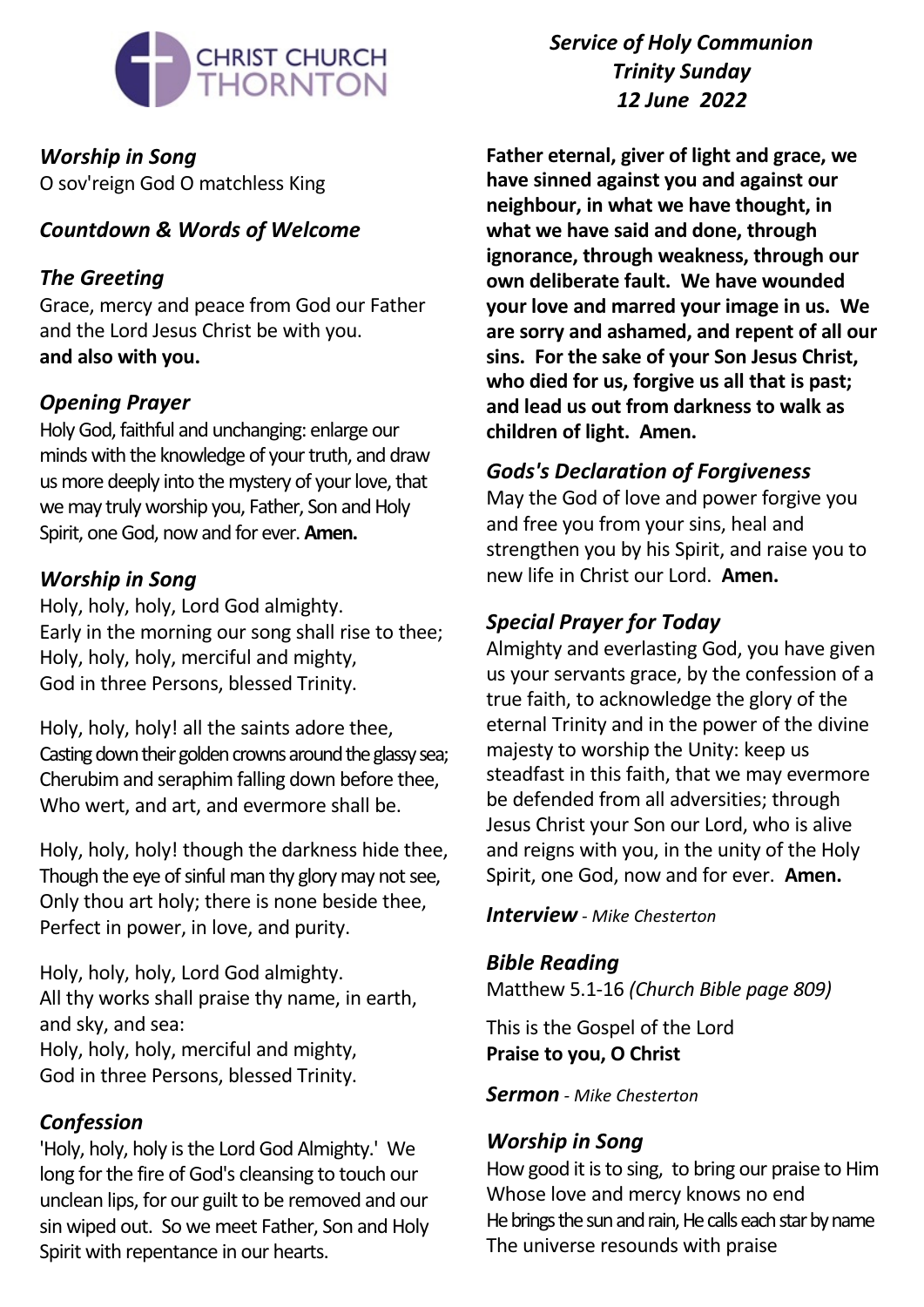O shout for joy to God and sing a new song Extol the Lord of life for His provision And He delights in those who love and fear Him All those who put their hope in God

He gathers families, orphans and refugees And binds the wounds of those who mourn The humble lifted high, the proud He casts aside His justice faithful as the dawn

What friend or foe can last, before His icy blast The winds and waves obey His voice Yet mercy will prevail, His love will reconcile The nations of the earth to Him

#### *Part of the Athenesian Creed*

**Let us declare the universal Christian faith: We worship one God in trinity, and trinity in unity; neither confusing the persons nor dividing the nature of God. For there is one person of the Father, another of the Son, and another of the Holy Spirit; but the Godhead of the Father, of the Son, and of the Holy Spirit is all one - the glory equal, the majesty co-eternal: what the Father is, so is the Son and so is the Holy Spirit. Amen.**

#### *Prayers*

*At the end:* Merciful Father, **accept these prayers for the sake of your Son, our Saviour Jesus Christ. Amen.**

#### *The Peace*

Peace to you from God our heavenly Father. Peace from his Son Jesus Christ who is our peace. Peace from the Holy Spirit, the life-giver.

The peace of the triune God be always with you **and also with you.**

### *Offertory Prayer*

**Yours, Lord, is the greatness, the power, the glory, the splendour, and the majesty. For everything in heaven and on earth is yours. All things come from you, and of your own do we give you. Amen.**

*The Eucharistic Prayer* The Lord be with you. **And also with you.**

Lift up your hearts. **We lift them to the Lord.**

Let us give thanks to the Lord our God. **It is right to give thanks and praise**.

It is indeed right, our duty and our joy, always and everywhere to give you thanks, holy Father, almighty and eternal God. For with your only-begotten Son and the Holy Spirit you are one God, one Lord. All that you reveal of your glory, the same we believe of the Son and of the Holy Spirit, without any difference or inequality. We, your holy Church, acclaim you, Father of majesty unbounded, your true and only Son, worthy of all worship, and the Holy Spirit, advocate and guide. Three Persons we adore, one in being and equal in majesty. And so with angels and archangels, with cherubim and seraphim, we sing for ever of your glory:

#### **Holy, holy, holy Lord, God of power and might, heaven and earth are full of your glory. Hosanna in the highest.**

We praise and bless you, loving Father, through Jesus Christ, our Lord; and as we obey his command, send your Holy Spirit, that broken bread and wine outpoured may be for us the body and blood of your dear Son.

On the night before he died he had supper with his friends and, taking bread, he praised you. He broke the bread, gave it to them and said: Take, eat; this is my body which is given for you; do this in remembrance of me.

When supper was ended he took the cup of wine. Again he praised you, gave it to them and said: Drink this, all of you; this is my blood of the new covenant, which is shed for you and for many for the forgiveness of sins. Do this, as often as you drink it, in remembrance of me.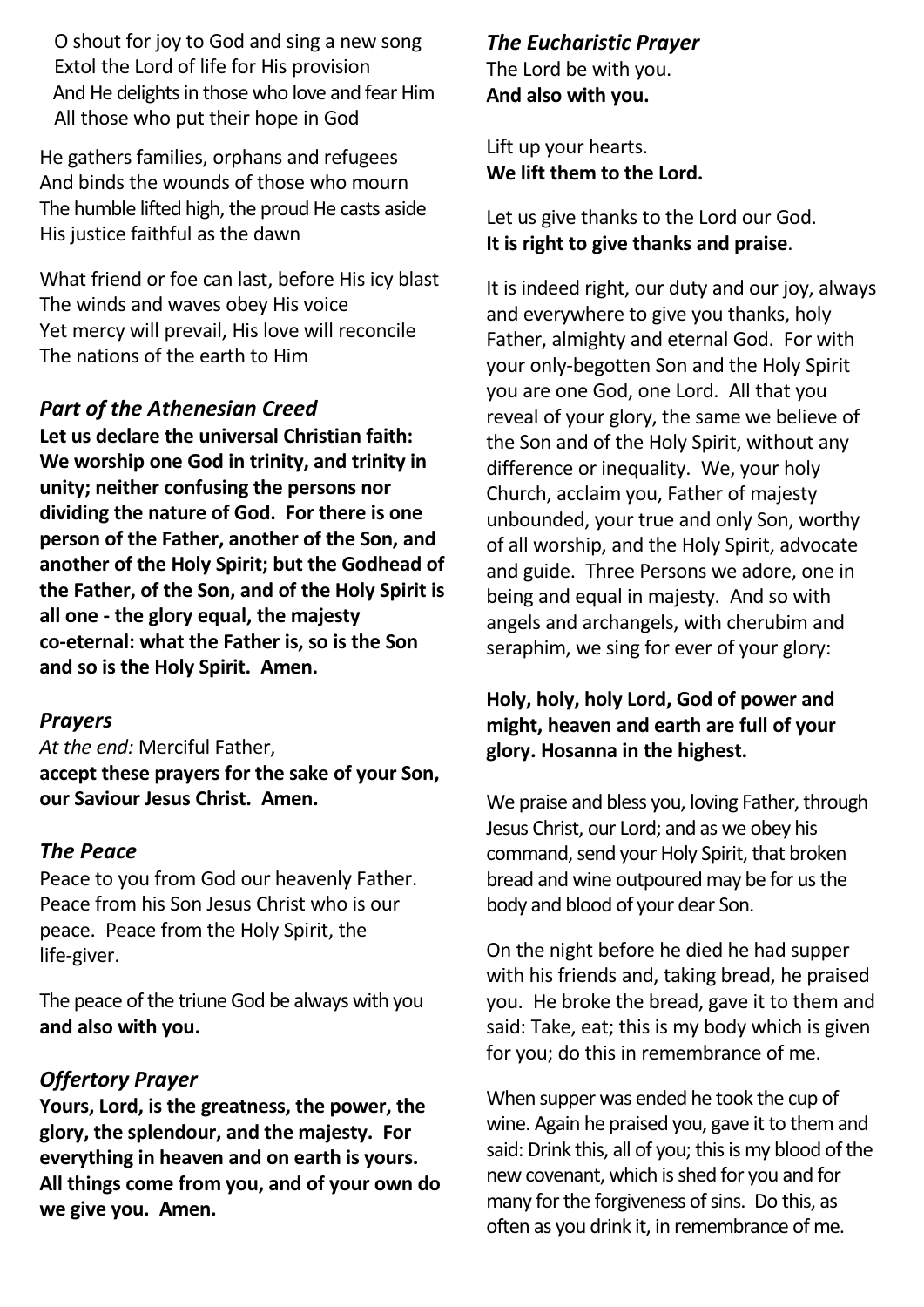So, Father, we remember all that Jesus did, in him we plead with confidence his sacrifice made once for all upon the cross. Bringing before you the bread of life and cup of salvation, we proclaim his death and resurrection until he comes in glory.

#### Christ is the bread of life:

**When we eat this bread and drink this cup, we proclaim your death, Lord Jesus, until you come in glory.**

Lord of all life, help us to work together for that day when your kingdom comes and justice and mercy will be seen in all the earth. Look with favour on your people, gather us in your loving arms and bring us with all the saints to feast at your table in heaven. Through Christ, and with Christ, and in Christ, in the unity of the Holy Spirit, all honour and glory are yours, O loving Father, for ever and ever. **Amen.**

### *The Lord's Prayer*

**Our Fatherin heaven, hallowed be your name, your kingdom come, your will be done, on earth asin heaven. Give ustoday our daily bread. Forgive us oursins as we forgive those who sin against us. Lead us notinto temptation but deliver usfrom evil. Forthe kingdom,the power, and the glory are yours nowand for ever. Amen.**

#### *Breaking of the Bread*

We break this bread to share in the body of Christ. **Though we are many, we are one body, because we all share in one bread.**

#### *Giving of Communion*

Draw near with faith. Receive the body of our Lord Jesus Christ which he gave for you, and his blood which he shed for you. Eat and drink in remembrance that he died for you, and feed on him in your hearts by faith with thanksgiving.

*We receive communion*

#### *Hymn during Communion*

There is strength within the sorrow There is beauty in our tears And You meet us in our mourning With a love that casts out fear

You are working in our waiting Sanctifying us When beyond our understanding You're teaching us to trust

 Your plans are still to prosper You've not forgotten us You're with us in the fire and the flood Faithful forever perfect in love You are sov'reign over us

You are wisdom unimagined Who could understand Your ways Reigning high above the heavens Reaching down in endless grace

You're the lifter of the lowly Compassionate and kind You surround and You uphold me And Your promises are my delight

*Bridge* Even what the enemy means for evil You turn it for our good You turn it for our good And for Your glory Even in the valley You are faithful You're working for our good You're working for our good And for Your glory

#### *Hymn during Communion*

Rock of Ages, cleft for me, Let me hide myself in Thee; Let the water and the blood, From Thy riven side which flowed, Be of sin the double cure, Cleanse me from its guilt and power.

Not the labour of my hands Can fulfil Thy law's demands; Could my zeal no respite know, Could my tears for ever flow, All for sin could not atone; Thou must save, and Thou alone.